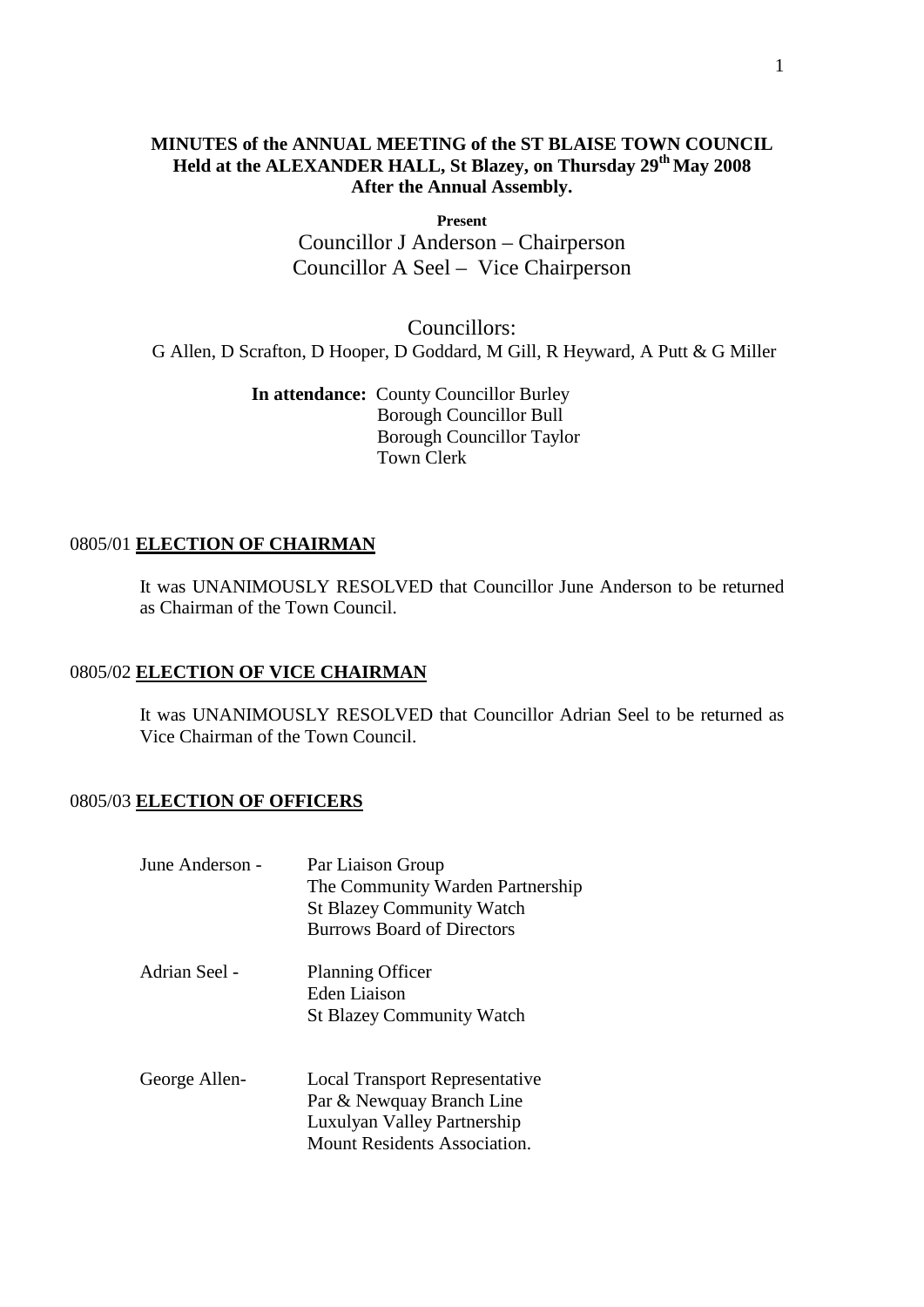| Dave Hooper -    | Police Liaison<br><b>St Blazey Community Watch</b><br><b>Burrows Board of Directors</b>                                  |
|------------------|--------------------------------------------------------------------------------------------------------------------------|
| Amos Putt -      | Footpath/Bridleway/ Cycle ways<br>Hands Together<br>The Community Warden Partnership<br><b>St Blazey Community Watch</b> |
| Richard Heyward- | Tree Warden<br>Luxulyan Valley Partnership                                                                               |
| George Miller -  | Internal Verifier.                                                                                                       |
| Doug Scrafton -  | <b>Unitary Authority</b><br><b>Community Action Through Sport</b>                                                        |
| Michael Gill-    | Press Officer                                                                                                            |
| David Goddard-   | <b>Fourways Youth Centre Committee</b>                                                                                   |

# 0805/04 **MINUTES**

The Minutes of the meeting of  $24<sup>th</sup>$  April 2008 were confirmed as being correct and later signed by the Chairperson.

#### 0805/05 **DECLARATIONS OF INTEREST**

There were no other declarations of interest on items on the Agenda or of gifts of a value greater than £25.

## 0805/06 **MATTERS ARISING**

Minute 0803/07 Councillor Scrafton asked if a reply had been received from RBC regarding our refusal to join the Area Action Group, the Clerk has still not received a response and has sent E-mails and made telephone calls to follow this up. An item will be added to next months agenda to see what action the Town Council should now take.

Minute 0804/13 Councillor Anderson had attended the Open Day at Snowlands and reported that the disabled facilities are excellent.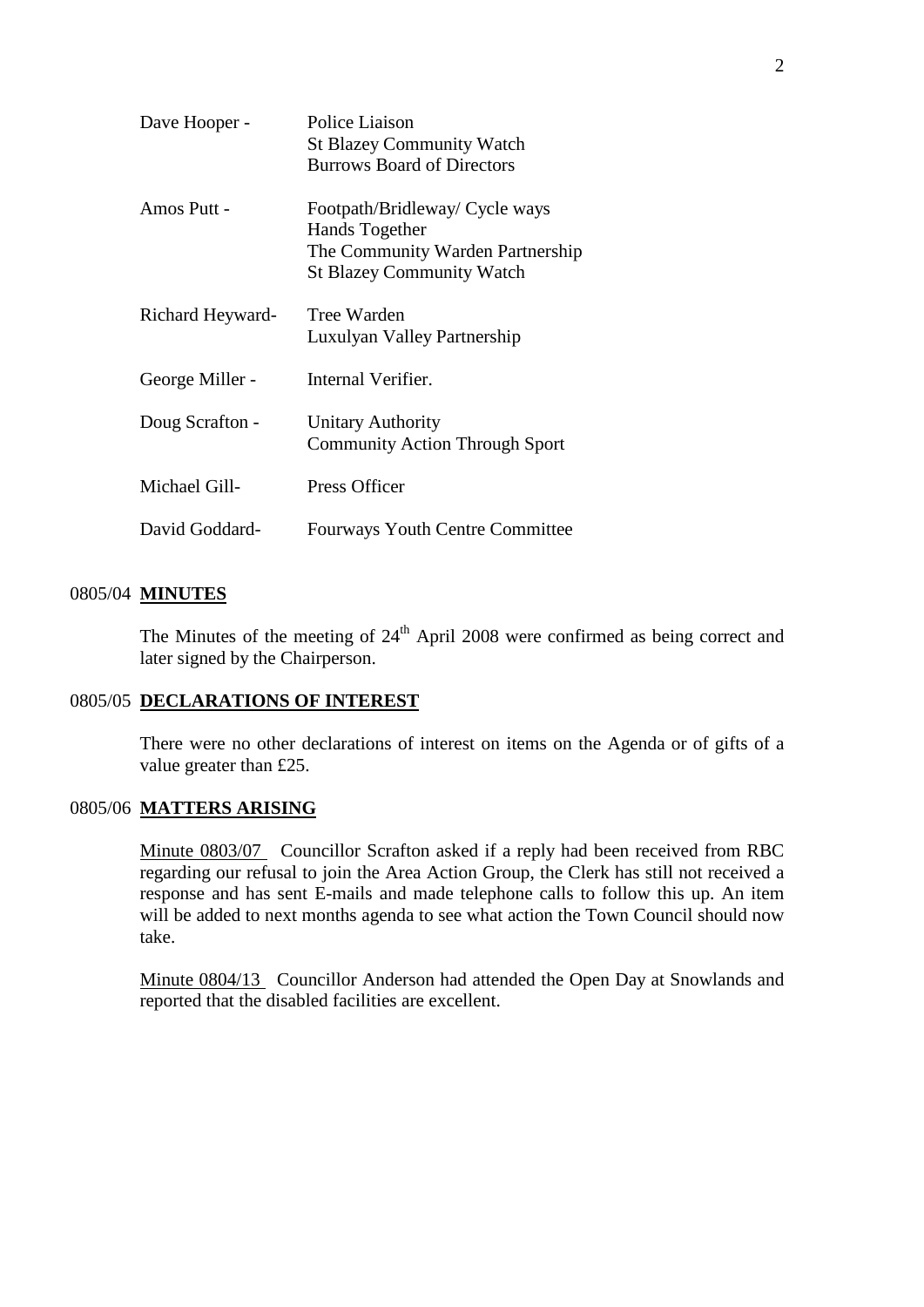### 0805/07 **POLICE CRIME FIGURES**

#### **May 2008**

|                | <b>CrimesDetected</b> | <b>Crimes</b> Detected |
|----------------|-----------------------|------------------------|
| Assault        |                       | Vehicle Crime          |
| Theft          | 3                     | Theft of M/V           |
| Damage         |                       | BurglaryDwelling 2     |
| Burglary other |                       | Drugs                  |
| Other          | h                     |                        |
| <b>TOTAL</b>   | 32                    |                        |

Detection figures were not provided.

#### 0805/08**REGENERATION OF ST BLAZEY**

The Clay Area Strategy and the St Austell & St Blazey Area Strategy's have now been published. The Councillors discussed the documents and felt strongly that their view had not been taken into consideration. Councillor Scrafton said that he was bemused by the document and felt that St Blazey had been added as a tail to the ST Austell dog.

Comments must be received by  $30<sup>th</sup>$  June 2008, the Clerk will be away and therefore Councillor Scrafton will provide a draft response for St Blaise Town Council to consider at its June meeting.

#### 0805/09**PENSIONS POLICY**

The Council read the pension policy that the Clerk had prepared as requested by Cornwall County Council exercising new discretions, Councillor Seel proposed that the policy be accepted, Councillor Scrafton seconded, the Council were all in favour and so it was RESOLVED.

#### 0805/10**NEW COMMUNITY CENTRE**

The Clerk had a meeting with Colin Whitehead from Restormel Borough Council with regard to taking on The Burrows Centre as a new Community Centre for St Blazey. Mr Whitehead will put a case together on behalf of the Council and has possession for plans to extend the existing building which he will provide. The Town Council will make any amendments that they feel necessary and put in for planning permission immediately showing our commitment to the project.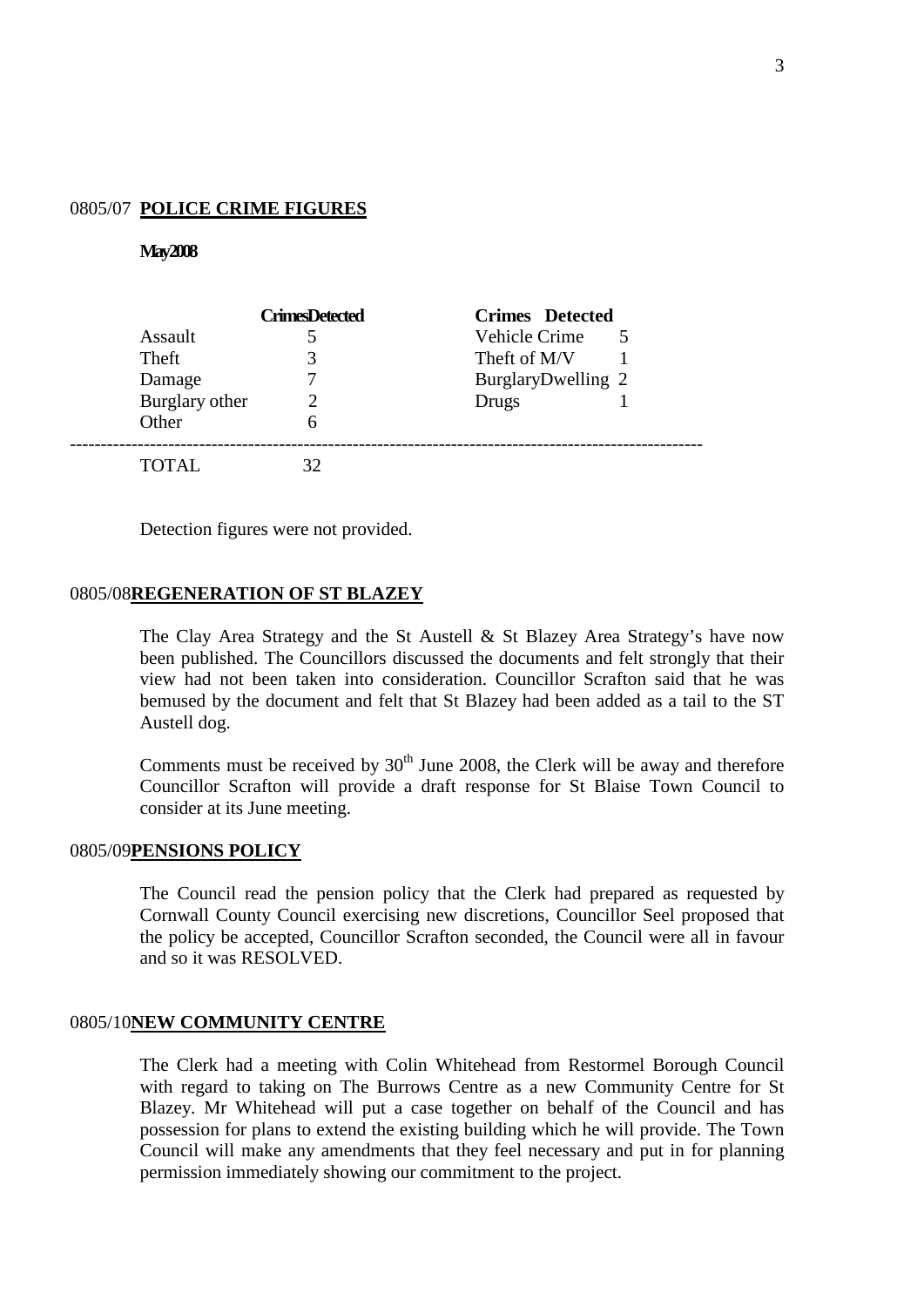The Clerk will make enquiries about The Methodist Chapel now that we have been informed that the previous sale has not completed.

## 0805/11**PROJECT LIST**

**Bus Shelters–** TheClerk is having difficulty seeking the permission necessary to install a new bus shelter outside Kemutec; Councillor Burley will talk to Highways and see if we may have a cantilever bus shelter positioned over the CCC pathway.

**Proposed St Blazey Festival**–The Clerk gave the Council News of the current activities being run by the St Blazey Festival Committee.

**Town Car Park –**The Clerk read the Council the two quotes foe concreting the area at the front of the car park for £522.56 and £597 and one for top soiling and levelling for £296.00. Councillor Putt proposed that we concrete and take the lower quote, Councillor Scrafton seconded and 3 councillors voted in favour. Councillor Seel preferred that we soil and level and two Councillors abstained. It Was RESOLVED to Concrete.

# 0805/12**TOWN CLERKS REPORT**

The Clerk read the Council a letter from Imerys assuring the Council that they will keep them abreast of their future plans for Par Docks.

The Clerk told the Council about a resident from Par lane who has concerns regarding parking, Councillor Burley will contact the resident.

The Clerk has received three modifications to footpath orders 2008, under section 53 of the Wildlife and Countryside act 1981, any representations or objections to be made to CCC.

- 1. Addition of footpath from County Road along Beach Road to South-Easter corner of former Car Park and adjacent to former Coliseum Building, Carlyon Bay, St Austell.
- 2. Addition of footpath from Coastal Footpath, St Blaise to Rock Surface at Fishing Point, Carlyon Bay, St Austell.
- 3. Addition of footpath from Beach Road to Sea Road, Carlyon Bay, St Austell.

Councillor Putt, the Footpath Officer has no observations or representations and so the Clerk will not respond.

A free information event will be held at Fraddon Village Hall on Wednesday  $9<sup>th</sup>$  July, Councillor Anderson and the Clerk will attend.

Councillor Anderson and the Town Clerk have been speaking to the Community Development Officer for the Eden Project, a meeting will be organised to establish a permanent relationship between us.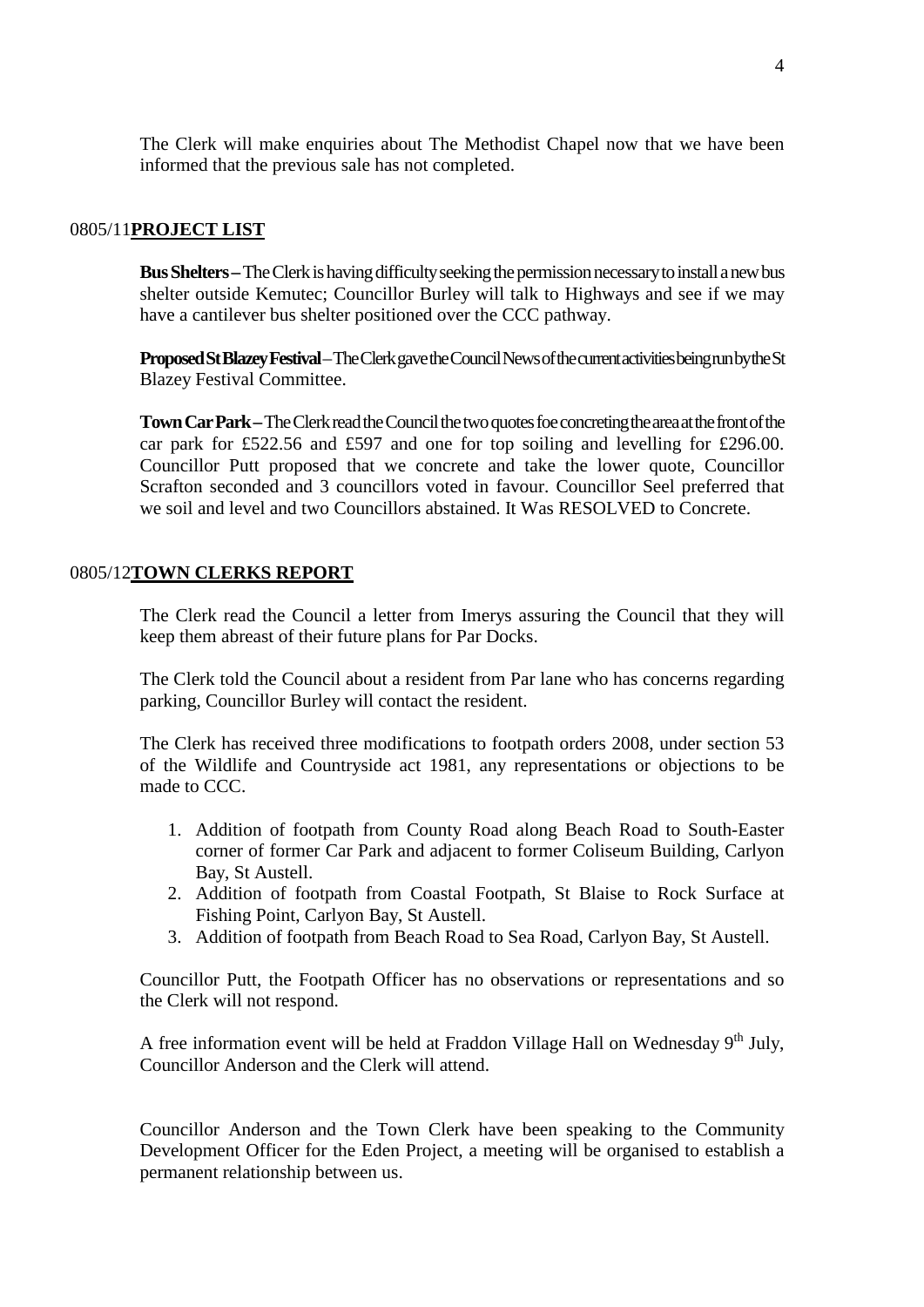Communities and Local Government have written to the Town Council asking for our views on when the next parish elections should be held. Councillor Scrafton emphasized that all other authorities will cease to exist from April 2009 and therefore the Town Council should remain as it is for continuity and proposed that the Council submit their choice for elections to be held in May 2013, Councillor Hooper seconded this and the Council agreed.

## 0805/13 **PLANNING MATTERS**

There had been eight planning application received. It was RESOLVED to not object to six of them.

Planning Applications

| 08/00465 | <b>Full Planning</b><br>Siting of portacabin with WC facilities, parking for five cars<br>and install septic tank.<br><b>Walden Pond</b><br>Prideaux Road<br><b>St Blazey</b> |
|----------|-------------------------------------------------------------------------------------------------------------------------------------------------------------------------------|
| 08/00670 | <b>TPO</b><br>Two Sessile Oaks, reduction of crown by 50% & reshape.<br>49 Treryn Close<br><b>St Blazey</b>                                                                   |
| 08/00713 | <b>Full Planning</b><br><b>Rear Conservatory</b><br>78 Manor View<br>Par                                                                                                      |
| 08/00681 | Full Planning / Change of Use<br>Two storey extension to rear of Kingdom Hall.<br>Kingdom Hall, Lamellyn Road<br><b>St Blazey</b>                                             |
| 08/00744 | <b>Full Planning</b><br>Proposed conversion of agricultural dwelling into living<br>accommodation.<br>The Old Post Office<br><b>Biscovey</b>                                  |
| 08/00785 | <b>Full Planning</b><br>Alter grass area to side of property to car parking space.<br>89 Polgover Way<br><b>St Blazey</b>                                                     |

It was RESOLVED to object to two of them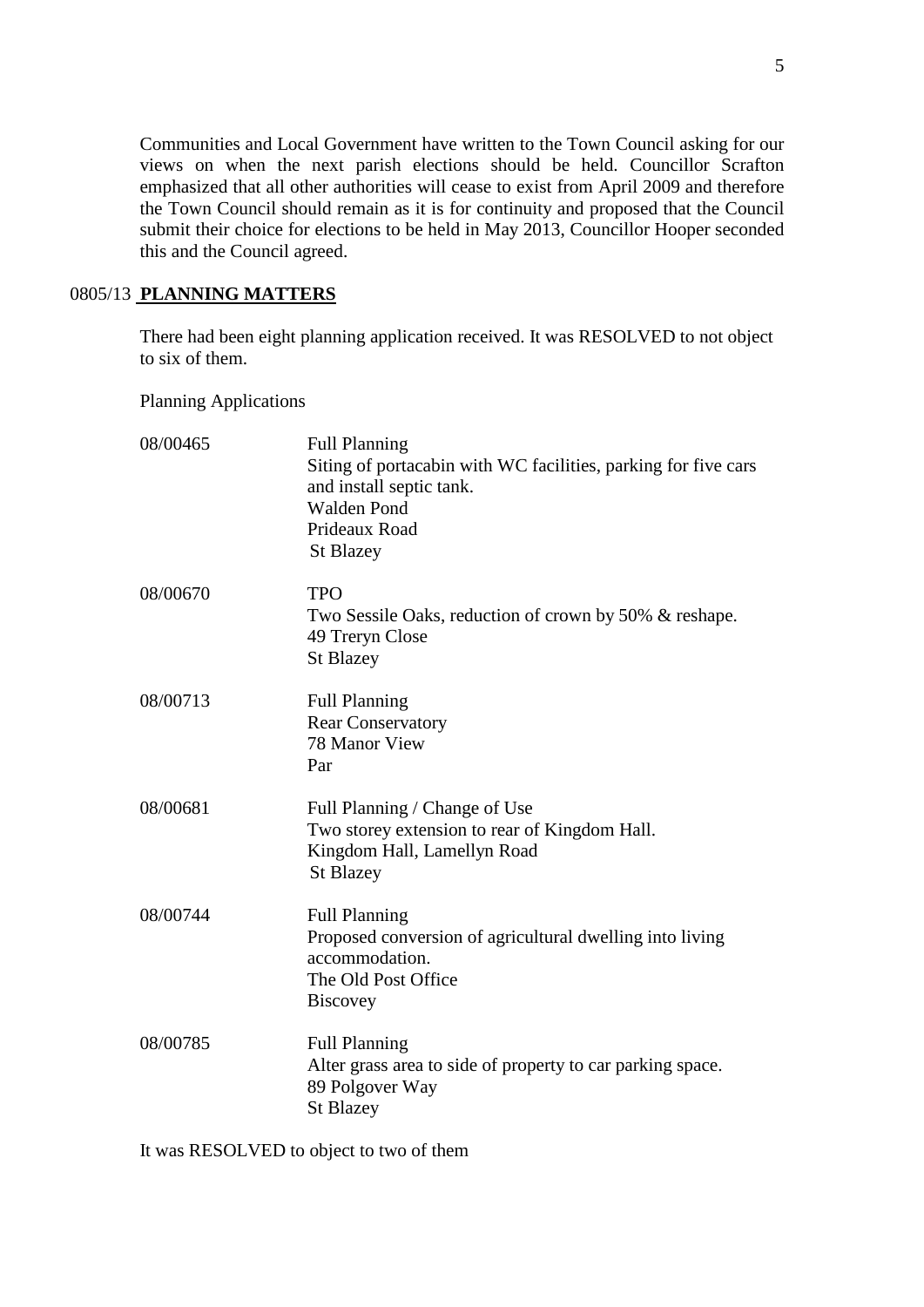| 08/00742                              | <b>Outline Planning</b><br>Erection of seven properties.<br>66a Station Road<br><b>St Blazey</b>            |  |  |
|---------------------------------------|-------------------------------------------------------------------------------------------------------------|--|--|
| 08/00779                              | <b>Full Planning</b><br>Erection of two dwellings.<br>Land on Old Roselyon Road<br><b>St Blazey</b>         |  |  |
| Planning Application results received |                                                                                                             |  |  |
| 08/00401                              | TPO – Ash Crown Reduction<br>161 Old Roselyon Road, St Blazey<br><b>GRANT CONSENT</b>                       |  |  |
| 08/00431                              | Full Planning – New windows, car port and lean to shed.<br>9 Old Roselyon Road.<br><b>REFUSE PERMISSION</b> |  |  |
|                                       |                                                                                                             |  |  |

# 0805/14 **ACCOUNTS**

| Income               |                | Expenditure           |        |       |
|----------------------|----------------|-----------------------|--------|-------|
| <b>Hall Bookings</b> | 265.00         | Insurance             | 120.24 |       |
| Interest             | 262.22 4/08    | C Tax                 |        | 79.00 |
| Vat Refund           | 1,816.83       | Water                 |        | 40.50 |
| <b>CCC</b>           | 22,200.00 4/08 | <b>EDF</b>            |        | 37.00 |
|                      |                | <b>Broadband</b>      |        | 17.99 |
|                      |                | <b>Inland Revenue</b> | 321.86 |       |
|                      |                | <b>CCC</b>            | 298.82 |       |
|                      |                | <b>Clerks Salary</b>  | 881.60 |       |
|                      |                | Cleaner               | 93.84  |       |
|                      |                | <b>BT</b>             | 98.27  |       |
|                      |                | <b>GAS</b>            | 241.31 |       |
|                      |                | <b>SLCC</b>           |        | 5.00  |
|                      |                | <b>CIS</b>            |        | 70.27 |
|                      |                | Postage               |        | 71.68 |
|                      |                | Stationery            |        | 3.90  |
|                      |                | Microwave             | 44.77  |       |
|                      |                | Cleaning materials    |        | 28.36 |
|                      |                |                       |        |       |
|                      |                |                       |        |       |

24,544.05 2454.41

The Council RESOLVED to accept the accounts submitted.